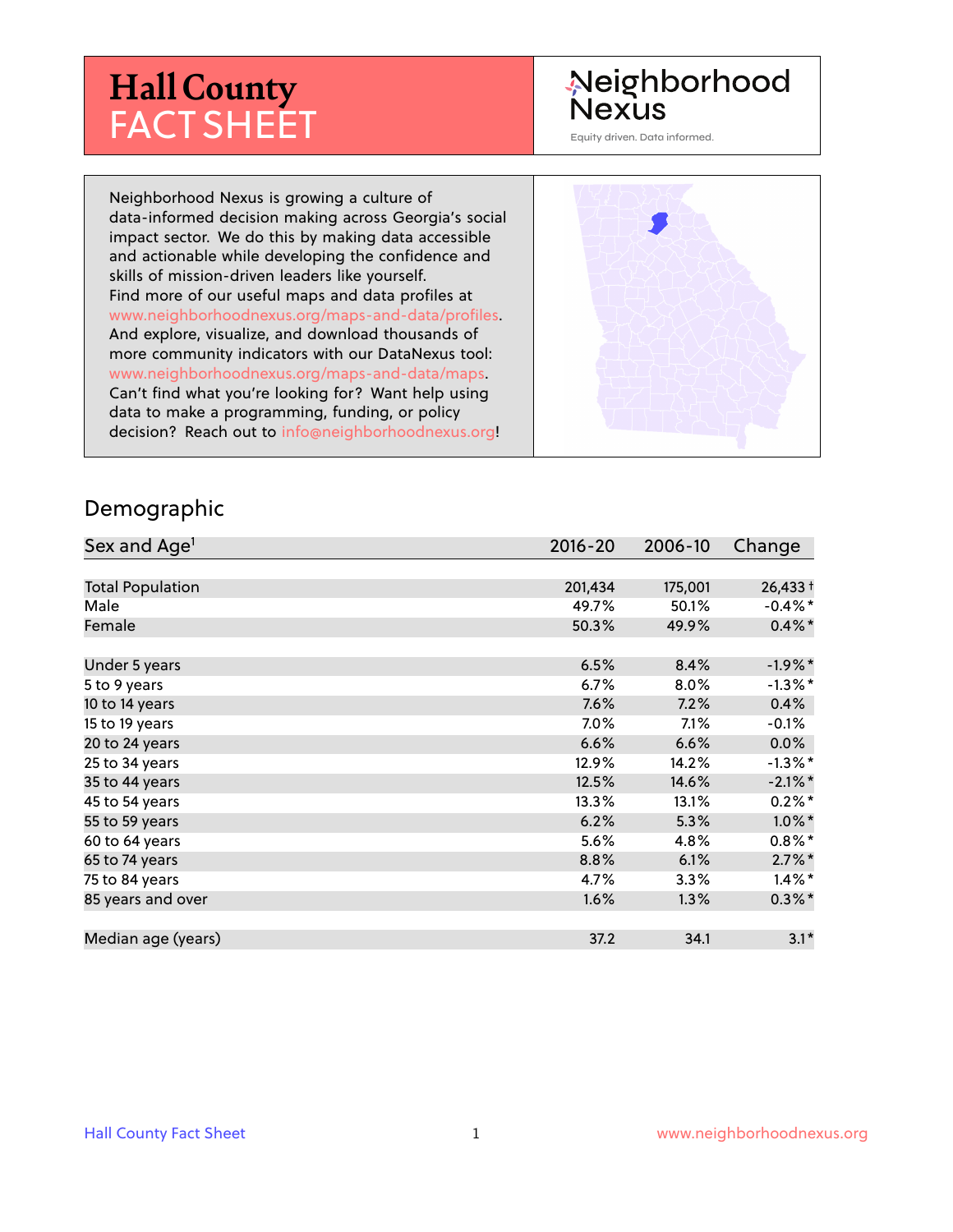# Demographic, continued...

| Race <sup>2</sup>                                            | $2016 - 20$ | 2006-10 | Change     |
|--------------------------------------------------------------|-------------|---------|------------|
| <b>Total population</b>                                      | 201,434     | 175,001 | 26,433 +   |
| One race                                                     | 94.0%       | 98.5%   | $-4.5%$ *  |
| White                                                        | 80.5%       | 83.0%   | $-2.5%$ *  |
| <b>Black or African American</b>                             | 7.2%        | 7.3%    | $-0.1%$    |
| American Indian and Alaska Native                            | 0.3%        | 0.3%    | $-0.1%$    |
| Asian                                                        | 1.9%        | $1.8\%$ | 0.1%       |
| Native Hawaiian and Other Pacific Islander                   | 0.0%        | 0.0%    | $-0.0%$    |
| Some other race                                              | 4.1%        | 6.0%    | $-1.9%$ *  |
| Two or more races                                            | 6.0%        | 1.5%    | 4.5%*      |
| Race alone or in combination with other race(s) <sup>3</sup> | $2016 - 20$ | 2006-10 | Change     |
| Total population                                             | 201,434     | 175,001 | 26,433 +   |
| White                                                        | 86.4%       | 84.4%   | $2.0\%$ *  |
| <b>Black or African American</b>                             | 8.4%        | 7.9%    | $0.5%$ *   |
| American Indian and Alaska Native                            | 0.7%        | 0.8%    | $-0.0%$    |
| Asian                                                        | 2.4%        | 2.0%    | $0.3\%$ *  |
| Native Hawaiian and Other Pacific Islander                   | 0.1%        | 0.0%    | $0.1\%$ *  |
| Some other race                                              | 8.2%        | 6.5%    | $1.7\%$ *  |
| Hispanic or Latino and Race <sup>4</sup>                     | $2016 - 20$ | 2006-10 | Change     |
| Total population                                             | 201,434     | 175,001 | $26,433+$  |
| Hispanic or Latino (of any race)                             | 28.5%       | 25.4%   | $3.1\%$ t  |
| Not Hispanic or Latino                                       | 71.5%       | 74.6%   | $-3.1%$ †  |
| White alone                                                  | 60.3%       | 64.5%   | $-4.3\%$ * |
| Black or African American alone                              | 6.9%        | 7.1%    | $-0.1%$    |
| American Indian and Alaska Native alone                      | 0.1%        | 0.2%    | $-0.1%$    |
| Asian alone                                                  | 1.9%        | 1.8%    | 0.1%       |
| Native Hawaiian and Other Pacific Islander alone             | 0.0%        | 0.0%    | $-0.0%$    |
| Some other race alone                                        | 0.3%        | 0.1%    | $0.2\% *$  |
| Two or more races                                            | 2.0%        | 1.0%    | $1.0\%$ *  |
| U.S. Citizenship Status <sup>5</sup>                         | $2016 - 20$ | 2006-10 | Change     |
| Foreign-born population                                      | 33,210      | 28,335  | 4,875*     |
| Naturalized U.S. citizen                                     | 28.9%       | 17.0%   | 11.9%*     |
| Not a U.S. citizen                                           | 71.1%       | 83.0%   | $-11.9%$   |
| Citizen, Voting Age Population <sup>6</sup>                  | $2016 - 20$ | 2006-10 | Change     |
|                                                              |             |         |            |
| Citizen, 18 and over population                              | 128,787     | 104,951 | 23,836*    |
| Male                                                         | 48.3%       | 48.2%   | 0.2%       |
| Female                                                       | 51.7%       | 51.8%   | $-0.2%$    |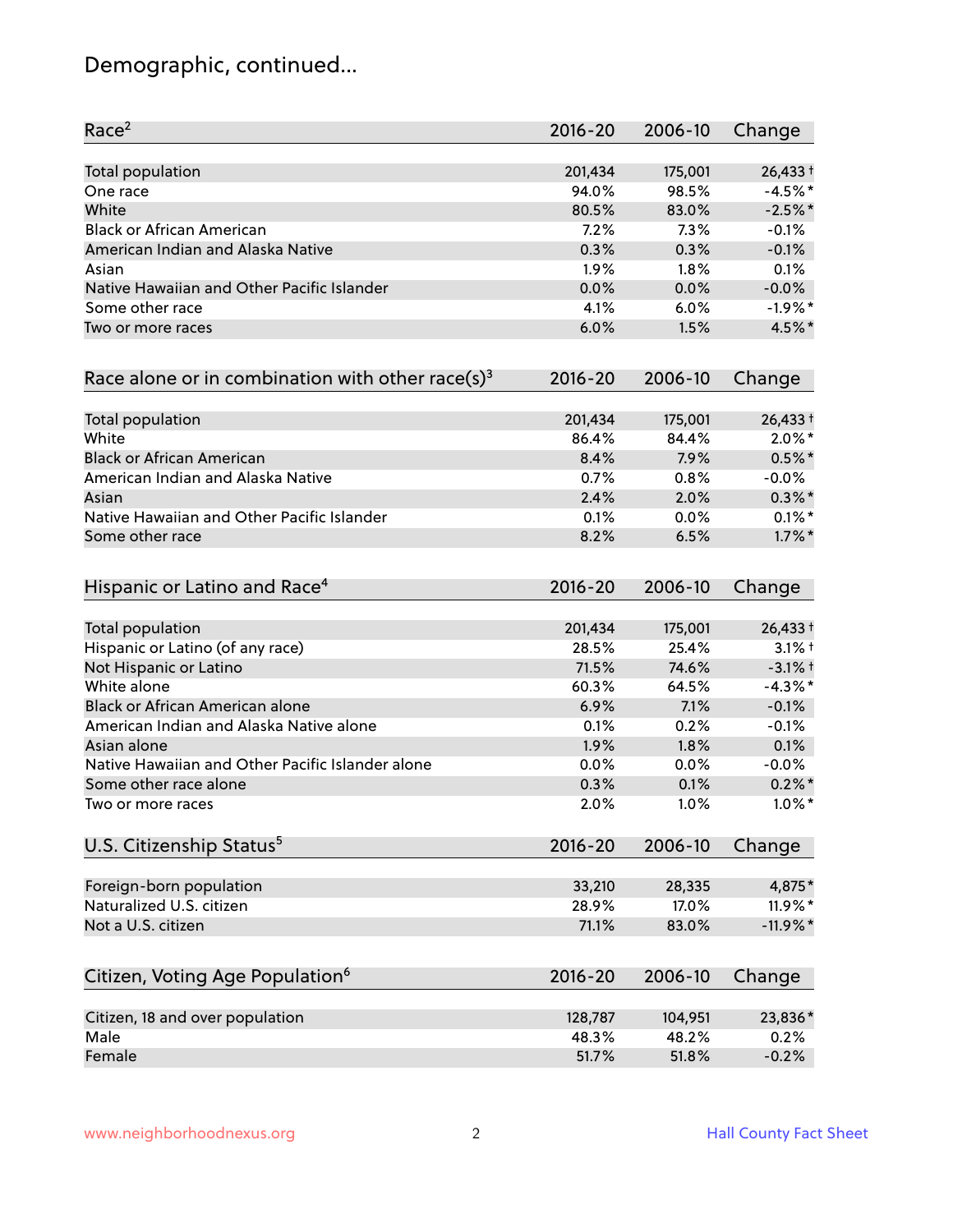#### Economic

| Income <sup>7</sup>                                 | 2016-20 | 2006-10 | Change     |
|-----------------------------------------------------|---------|---------|------------|
|                                                     |         |         |            |
| All households                                      | 65,555  | 60,173  | 5,382*     |
| Less than \$10,000                                  | 4.1%    | 5.6%    | $-1.5%$ *  |
| \$10,000 to \$14,999                                | 3.2%    | 4.8%    | $-1.7\%$ * |
| \$15,000 to \$24,999                                | 8.3%    | 11.0%   | $-2.7\%$ * |
| \$25,000 to \$34,999                                | 9.1%    | 12.4%   | $-3.3\%$ * |
| \$35,000 to \$49,999                                | 13.4%   | 15.3%   | $-1.8\%$ * |
| \$50,000 to \$74,999                                | 19.0%   | 19.7%   | $-0.7%$    |
| \$75,000 to \$99,999                                | 14.1%   | 13.1%   | 1.0%       |
| \$100,000 to \$149,999                              | 16.0%   | 11.1%   | 4.9%*      |
| \$150,000 to \$199,999                              | 6.5%    | 3.8%    | $2.7\%$ *  |
| \$200,000 or more                                   | 6.3%    | 3.3%    | $3.0\%$ *  |
| Median household income (dollars)                   | 63,651  | 50,876  | 12,775*    |
| Mean household income (dollars)                     | 88,046  | 67,566  | 20,480*    |
| With earnings                                       | 79.7%   | 83.3%   | $-3.6\%$ * |
| Mean earnings (dollars)                             | 83,967  | 66,004  | 17,963*    |
| <b>With Social Security</b>                         | 31.4%   | 24.0%   | $7.3\%$ *  |
| Mean Social Security income (dollars)               | 21,814  | 16,248  | 5,566*     |
| With retirement income                              | 22.6%   | 15.7%   | $6.9\%$ *  |
| Mean retirement income (dollars)                    | 29,167  | 22,011  | 7,156 *    |
| With Supplemental Security Income                   | 4.9%    | 2.3%    | $2.6\%$ *  |
| Mean Supplemental Security Income (dollars)         | 10,493  | 8,396   | 2,097*     |
| With cash public assistance income                  | 2.3%    | 1.3%    | $1.1\%$ *  |
| Mean cash public assistance income (dollars)        | 2,665   | 2,993   | $-329$     |
| With Food Stamp/SNAP benefits in the past 12 months | 9.4%    | 9.1%    | 0.3%       |
|                                                     |         |         |            |
| Families                                            | 49,002  | 45,172  | 3,830*     |
| Less than \$10,000                                  | 2.7%    | 3.9%    | $-1.2%$    |
| \$10,000 to \$14,999                                | 1.8%    | 3.5%    | $-1.7%$ *  |
| \$15,000 to \$24,999                                | 6.4%    | 9.3%    | $-3.0\%$ * |
| \$25,000 to \$34,999                                | 7.6%    | 11.9%   | $-4.2%$ *  |
| \$35,000 to \$49,999                                | 12.1%   | 14.4%   | $-2.3\%$ * |
| \$50,000 to \$74,999                                | 20.0%   | 21.1%   | $-1.2%$    |
| \$75,000 to \$99,999                                | 15.0%   | 14.4%   | 0.7%       |
| \$100,000 to \$149,999                              | 18.9%   | 13.0%   | 5.9%*      |
| \$150,000 to \$199,999                              | 8.0%    | 4.4%    | $3.6\%$ *  |
| \$200,000 or more                                   | 7.5%    | 4.1%    | $3.4\%$ *  |
| Median family income (dollars)                      | 74,139  | 57,774  | 16,365*    |
| Mean family income (dollars)                        | 97,398  | 74,290  | 23,107*    |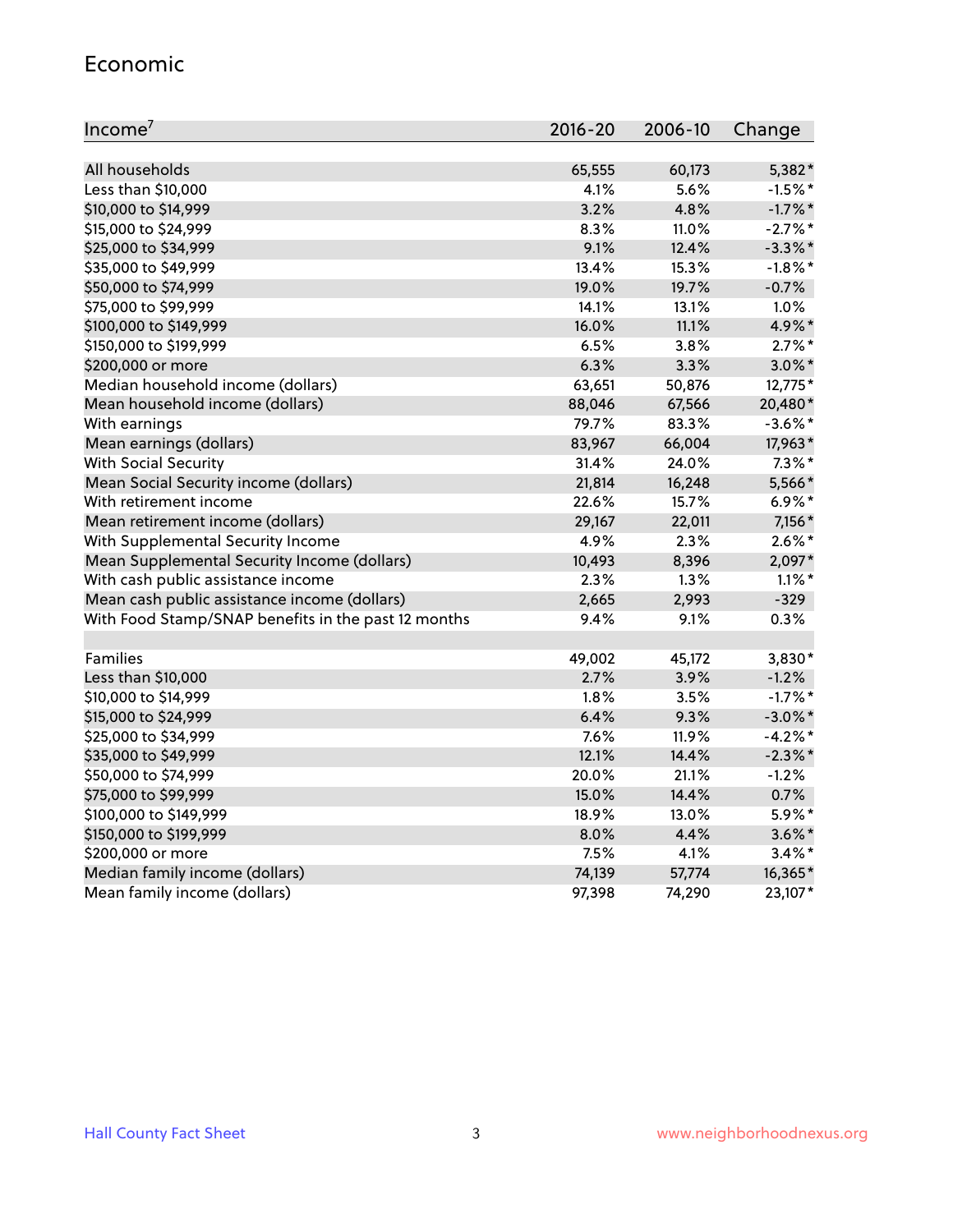### Economic, continued...

| Income, continued <sup>8</sup>                                        | $2016 - 20$ | 2006-10 | Change     |
|-----------------------------------------------------------------------|-------------|---------|------------|
|                                                                       |             |         |            |
| Nonfamily households                                                  | 16,553      | 15,001  | $1,552*$   |
| Median nonfamily income (dollars)                                     | 36,465      | 30,877  | 5,588*     |
| Mean nonfamily income (dollars)                                       | 54,310      | 42,850  | 11,460*    |
| Median earnings for workers (dollars)                                 | 31,028      | 27,232  | 3,796*     |
| Median earnings for male full-time, year-round workers<br>(dollars)   | 42,192      | 38,671  | $3,521*$   |
| Median earnings for female full-time, year-round workers<br>(dollars) | 34,174      | 31,378  | 2,796*     |
| Per capita income (dollars)                                           | 30,459      | 23,675  | $6,784*$   |
|                                                                       |             |         |            |
| Families and People Below Poverty Level <sup>9</sup>                  | $2016 - 20$ | 2006-10 | Change     |
| <b>All families</b>                                                   | 10.3%       | 11.3%   | $-1.0%$    |
| With related children under 18 years                                  | 17.1%       | 17.1%   | 0.1%       |
| With related children under 5 years only                              | 9.3%        | 14.9%   | $-5.5%$    |
| Married couple families                                               | 6.5%        | 7.4%    | $-0.9%$    |
| With related children under 18 years                                  | 10.4%       | 10.8%   | $-0.4%$    |
| With related children under 5 years only                              | 7.9%        | 9.6%    | $-1.7%$    |
| Families with female householder, no husband present                  | 26.4%       | 25.4%   | 1.0%       |
| With related children under 18 years                                  | 37.3%       | 34.2%   | 3.2%       |
| With related children under 5 years only                              | 19.5%       | 32.0%   | $-12.4%$   |
|                                                                       |             |         |            |
| All people                                                            | 14.0%       | 14.8%   | $-0.8%$    |
| Under 18 years                                                        | 23.0%       | 21.3%   | 1.7%       |
| Related children under 18 years                                       | 22.8%       | 21.2%   | 1.6%       |
| Related children under 5 years                                        | 25.6%       | 24.0%   | 1.5%       |
| Related children 5 to 17 years                                        | 21.8%       | 19.9%   | 1.9%       |
| 18 years and over                                                     | 10.9%       | 12.2%   | $-1.2%$ *  |
| 18 to 64 years                                                        | 11.6%       | 12.3%   | $-0.7%$    |
| 65 years and over                                                     | 8.4%        | 11.6%   | $-3.3\%$ * |
| People in families                                                    | 12.4%       | 13.3%   | $-0.9%$    |
| Unrelated individuals 15 years and over                               | 24.3%       | 24.0%   | 0.3%       |
|                                                                       |             |         |            |
| Non-Hispanic white people                                             | 8.4%        | 8.9%    | $-0.6%$    |
| Black or African-American people                                      | 15.5%       | 23.6%   | $-8.0\%$ * |
| Asian people                                                          | 2.0%        | 5.8%    | $-3.8%$    |
| Hispanic or Latino people                                             | 26.7%       | 27.8%   | $-1.1%$    |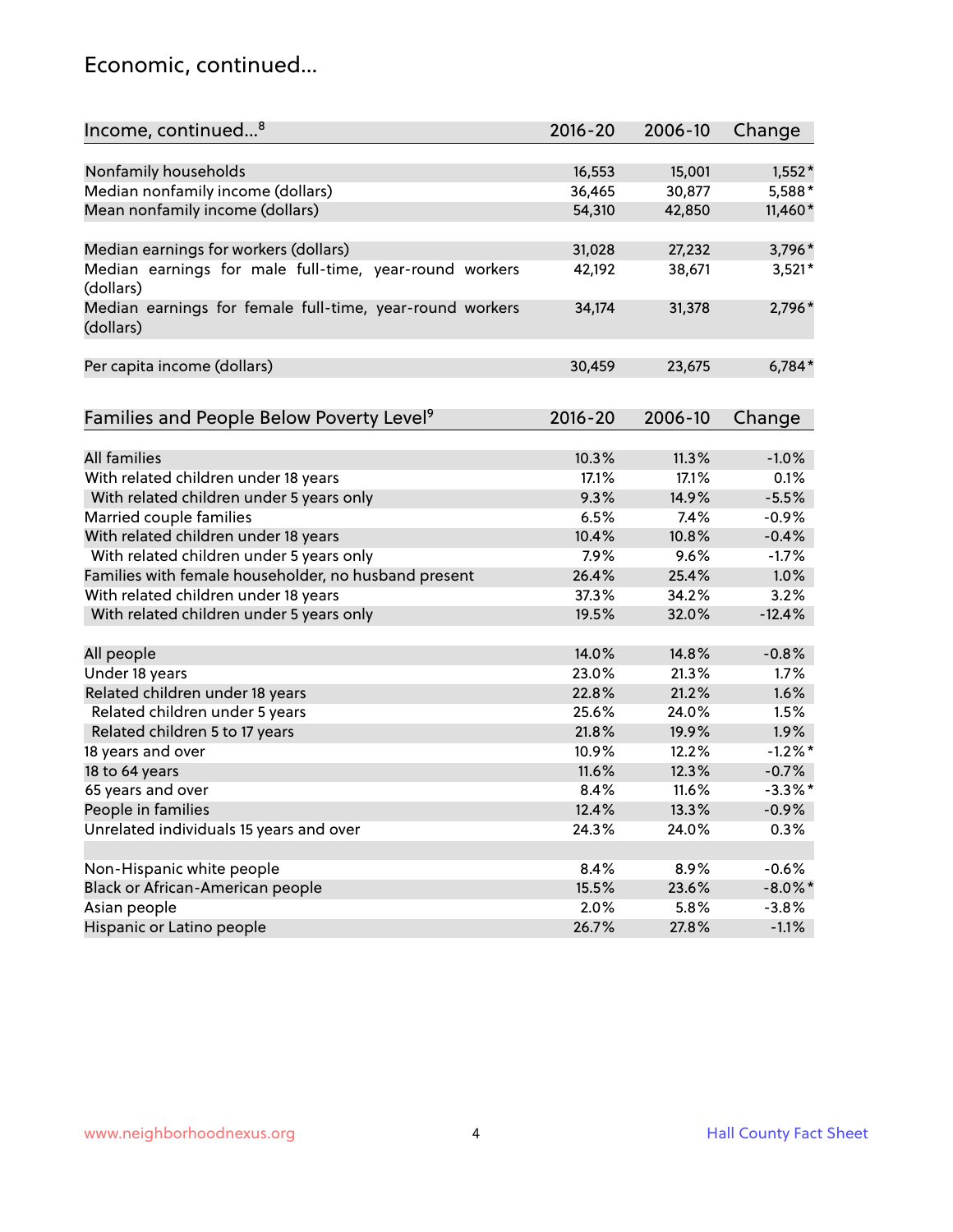# Employment

| Employment Status <sup>10</sup>                                                               | 2010        | 2020    | Change     |
|-----------------------------------------------------------------------------------------------|-------------|---------|------------|
| In Labor Force                                                                                | 101,949     | 86,546  | 86,546     |
| <b>Unemployment Rate</b>                                                                      | 4.7%        | 9.6%    | $-4.9%$    |
| Industry <sup>11</sup>                                                                        | $2016 - 20$ | 2006-10 | Change     |
| Civilian employed population 16 years and over                                                | 95,737      | 79,378  | 16,359*    |
| Agriculture, forestry, fishing and hunting, and mining                                        | 1.0%        | 1.7%    | $-0.6%$ *  |
| Construction                                                                                  | 9.1%        | 11.2%   | $-2.1\%$ * |
| Manufacturing                                                                                 | 19.0%       | 20.5%   | $-1.5%$    |
| Wholesale trade                                                                               | 4.0%        | 4.7%    | $-0.7%$    |
| Retail trade                                                                                  | 11.5%       | 10.8%   | 0.7%       |
| Transportation and warehousing, and utilities                                                 | 5.4%        | 4.4%    | $1.1\%$ *  |
| Information                                                                                   | 1.4%        | 1.7%    | $-0.3%$    |
| Finance and insurance, and real estate and rental and leasing                                 | 4.7%        | 5.1%    | $-0.5%$    |
| Professional, scientific, and management, and administrative<br>and waste management services | 9.7%        | 8.0%    | $1.8\%$ *  |
| Educational services, and health care and social assistance                                   | 18.0%       | 18.3%   | $-0.3%$    |
| Arts, entertainment, and recreation, and accommodation and<br>food services                   | 8.1%        | 6.3%    | $1.8\%$ *  |
| Other services, except public administration                                                  | 5.8%        | 4.3%    | $1.4\%$ *  |
| <b>Public administration</b>                                                                  | 2.3%        | 3.1%    | $-0.8\%$ * |
| Occupation <sup>12</sup>                                                                      | $2016 - 20$ | 2006-10 | Change     |
| Civilian employed population 16 years and over                                                | 95,737      | 79,378  | 16,359*    |
| Management, business, science, and arts occupations                                           | 31.1%       | 27.8%   | $3.3\%$ *  |
| Service occupations                                                                           | 14.1%       | 14.0%   | 0.1%       |
| Sales and office occupations                                                                  | 21.7%       | 23.0%   | $-1.3%$    |
| Natural<br>resources,<br>construction,<br>and<br>maintenance<br>occupations                   | 11.7%       | 14.2%   | $-2.6\%$ * |
| Production, transportation, and material moving occupations                                   | 21.4%       | 21.0%   | 0.5%       |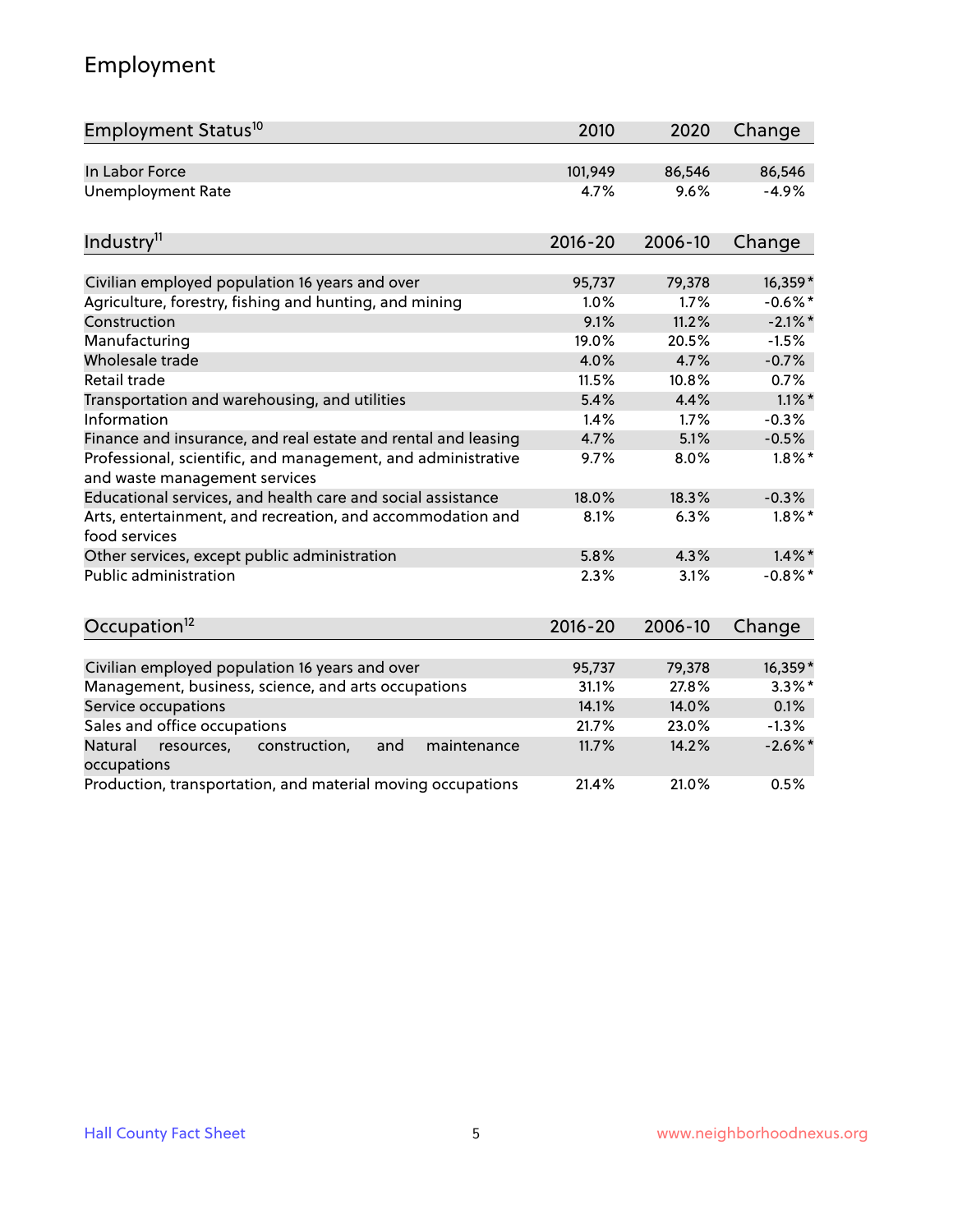# Employment, continued...

| Class of Worker <sup>13</sup>                                         | $2016 - 20$     | 2006-10         | Change         |
|-----------------------------------------------------------------------|-----------------|-----------------|----------------|
| Civilian employed population 16 years and over                        | 95,737          | 79,378          | 16,359*        |
| Private wage and salary workers                                       | 83.4%           | 82.4%           | 1.0%           |
| Government workers                                                    | 10.5%           | 12.4%           | $-1.8\%$ *     |
| Self-employed in own not incorporated business workers                | 6.0%            | 4.9%            | $1.0\%$ *      |
| <b>Unpaid family workers</b>                                          | 0.1%            | 0.3%            | $-0.2%$        |
| Job Flows <sup>14</sup>                                               | 2019            | 2010            | Change         |
|                                                                       |                 |                 |                |
| Total Jobs in county                                                  | 93,452          | 67,635          | 25,817         |
| Held by residents of county                                           | 42.5%           | 44.9%           | $-2.5%$        |
| Held by non-residents of county                                       | 57.5%           | 55.1%           | 2.5%           |
| Jobs by Industry Sector <sup>15</sup>                                 | 2019            | 2010            | Change         |
|                                                                       |                 |                 |                |
| Total Jobs in county<br>Goods Producing sectors                       | 93,452<br>29.3% | 67,635<br>25.0% | 25,817<br>4.3% |
|                                                                       | 19.5%           | 19.5%           | 0.0%           |
| Trade, Transportation, and Utilities sectors                          |                 |                 |                |
| All Other Services sectors                                            | 51.2%           | 55.5%           | $-4.3%$        |
| Total Jobs in county held by county residents                         | 39,671          | 30,375          | 9,296          |
| <b>Goods Producing sectors</b>                                        | 34.6%           | 29.0%           | 5.6%           |
| Trade, Transportation, and Utilities sectors                          | 14.6%           | 15.3%           | $-0.8%$        |
| All Other Services sectors                                            | 50.8%           | 55.7%           | $-4.8%$        |
| Jobs by Earnings <sup>16</sup>                                        | 2019            | 2010            | Change         |
|                                                                       |                 |                 |                |
| Total Jobs in county                                                  | 93,452          | 67,635          | 25,817         |
| Jobs with earnings \$1250/month or less                               | 20.2%           | 24.1%           | $-3.9%$        |
| Jobs with earnings \$1251/month to \$3333/month                       | 38.4%           | 44.8%           | $-6.3%$        |
| Jobs with earnings greater than \$3333/month                          | 41.3%           | 31.1%           | 10.2%          |
| Total Jobs in county held by county residents                         | 39,671          | 30,375          | 9,296          |
| Jobs with earnings \$1250/month or less                               | 19.9%           | 23.3%           | $-3.4%$        |
| Jobs with earnings \$1251/month to \$3333/month                       | 41.0%           | 46.1%           | $-5.1%$        |
| Jobs with earnings greater than \$3333/month                          | 39.1%           | 30.6%           | 8.5%           |
| Jobs by Age of Worker <sup>17</sup>                                   | 2019            | 2010            | Change         |
|                                                                       |                 |                 |                |
| Total Jobs in county                                                  | 93,452          | 67,635          | 25,817         |
| Jobs with workers age 29 or younger                                   | 23.9%           | 23.2%           | 0.7%           |
| Jobs with workers age 30 to 54                                        | 55.1%           | 60.4%           | $-5.3%$        |
| Jobs with workers age 55 or older                                     | 21.0%           | 16.4%           | 4.6%           |
| Total Jobs in county held by county residents                         | 39,671          |                 | 9,296          |
|                                                                       |                 | 30,375<br>21.5% | 2.5%           |
| Jobs with workers age 29 or younger<br>Jobs with workers age 30 to 54 | 24.0%<br>53.8%  | 60.2%           | $-6.4%$        |
| Jobs with workers age 55 or older                                     | 22.2%           | 18.3%           | 3.9%           |
|                                                                       |                 |                 |                |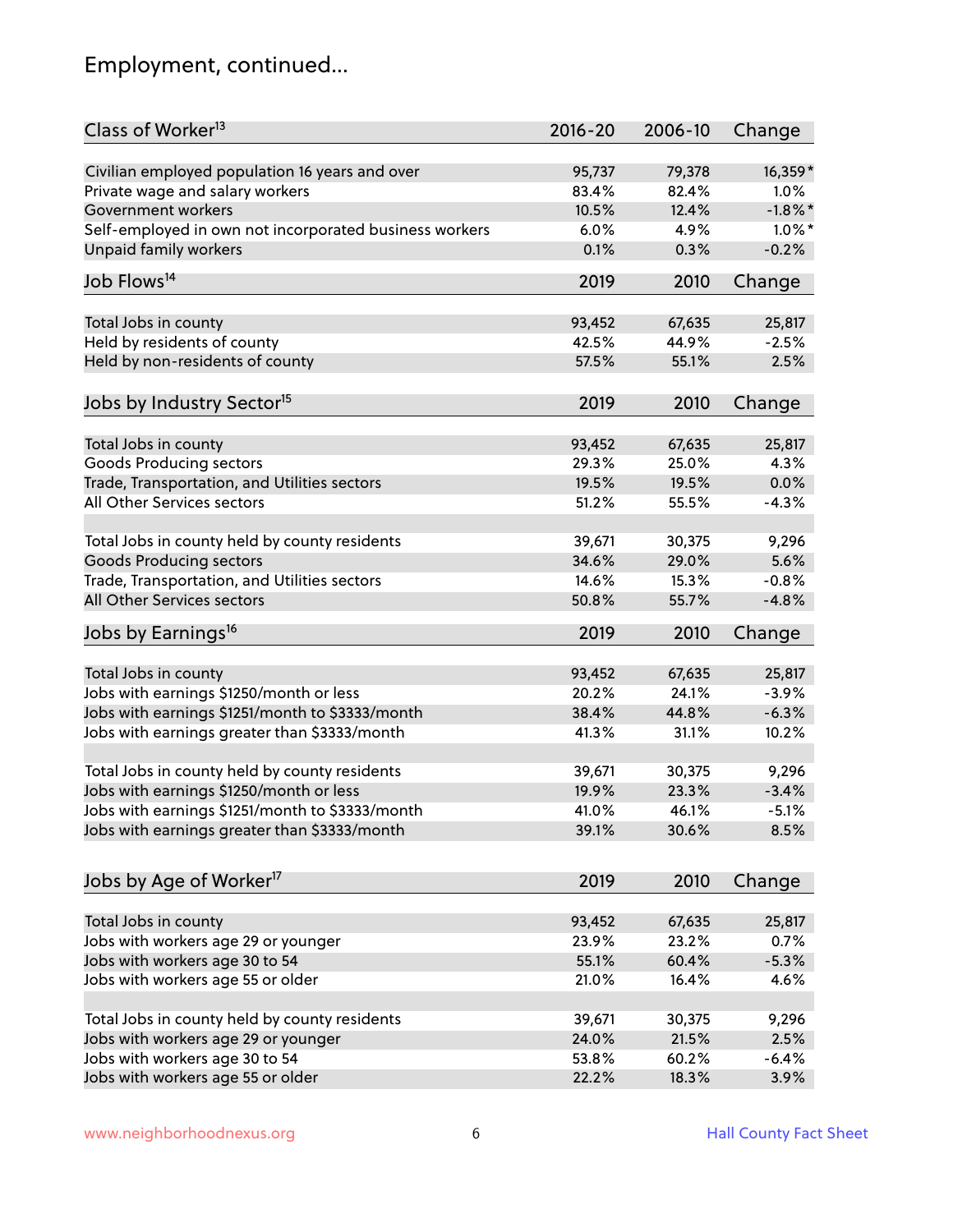#### Education

| Early Learning <sup>18</sup>                        |               |               | 2022          |
|-----------------------------------------------------|---------------|---------------|---------------|
| Licensed Capacity of Early Learning Centers         |               |               | 4,446         |
| Licenced capacity per 1,000 children ages 0-4       |               |               | 340.5         |
| School Enrollment <sup>19</sup>                     | 2022          | 2010          | Change        |
|                                                     |               |               |               |
| <b>Enrolled in Public School</b>                    | 34,904        | 32,279        | 2,625         |
| White<br><b>Black or African-American</b>           | 37.3%         | 48.1%         | $-10.8%$      |
|                                                     | 7.6%<br>1.7%  | 7.8%          | $-0.1%$       |
| Asian                                               |               | 1.9%          | $-0.2%$       |
| <b>Native American</b><br>Pacific Islander          | 0.1%<br>0.1%  | 0.2%          | $-0.1%$       |
|                                                     |               | 0.0%          | 0.0%          |
| <b>Biracial or Multi-Racial</b>                     | 3.0%<br>50.2% | 1.9%<br>40.0% | 1.1%<br>10.3% |
| Hispanic or Latino                                  |               |               |               |
| Georgia Milestones: 3rd Grade Reading <sup>20</sup> |               |               | 2019          |
| Number of Students Tested                           |               |               | 2,560         |
| Proficient or Distinguished                         |               |               | 34.2%         |
| Georgia Milestones: 8th Grade Math <sup>21</sup>    |               |               | 2019          |
| Number of Students Tested                           |               |               |               |
|                                                     |               |               | 2,716         |
| Proficient or Distinguished                         |               |               | 38.0%         |
| Graduation Rates <sup>22</sup>                      | 2021          | 2012          | Change        |
| Cohort                                              | 2,586         | 2,199         | 387           |
| <b>High School Graduation Rate</b>                  | 87.2%         | 72.9%         | 14.3%         |
| Educational Attainment <sup>23</sup>                | $2016 - 20$   | 2006-10       | Change        |
|                                                     |               |               |               |
| Population 25 years and over                        | 132,146       | 109,764       | 22,382*       |
| Less than 9th grade                                 | 11.5%         | 11.5%         | $-0.0\%$      |
| 9th to 12th grade, no diploma                       | 9.3%          | 12.1%         | $-2.7\%$ *    |
| High school graduate (includes equivalency)         | 28.1%         | 30.5%         | $-2.4\%$ *    |
| Some college, no degree                             | 20.4%         | 19.1%         | $1.3\%$ *     |
| Associate's degree                                  | 6.7%          | 5.8%          | $0.9\%*$      |
| Bachelor's degree                                   | 14.7%         | 13.4%         | $1.3\%$ *     |
| Graduate or professional degree                     | 9.3%          | 7.6%          | $1.7\%$ *     |
| Percent high school graduate or higher              | 79.2%         | 76.5%         | $2.7\%$ *     |
| Percent bachelor's degree or higher                 | 24.0%         | 21.0%         | $3.0\%$ *     |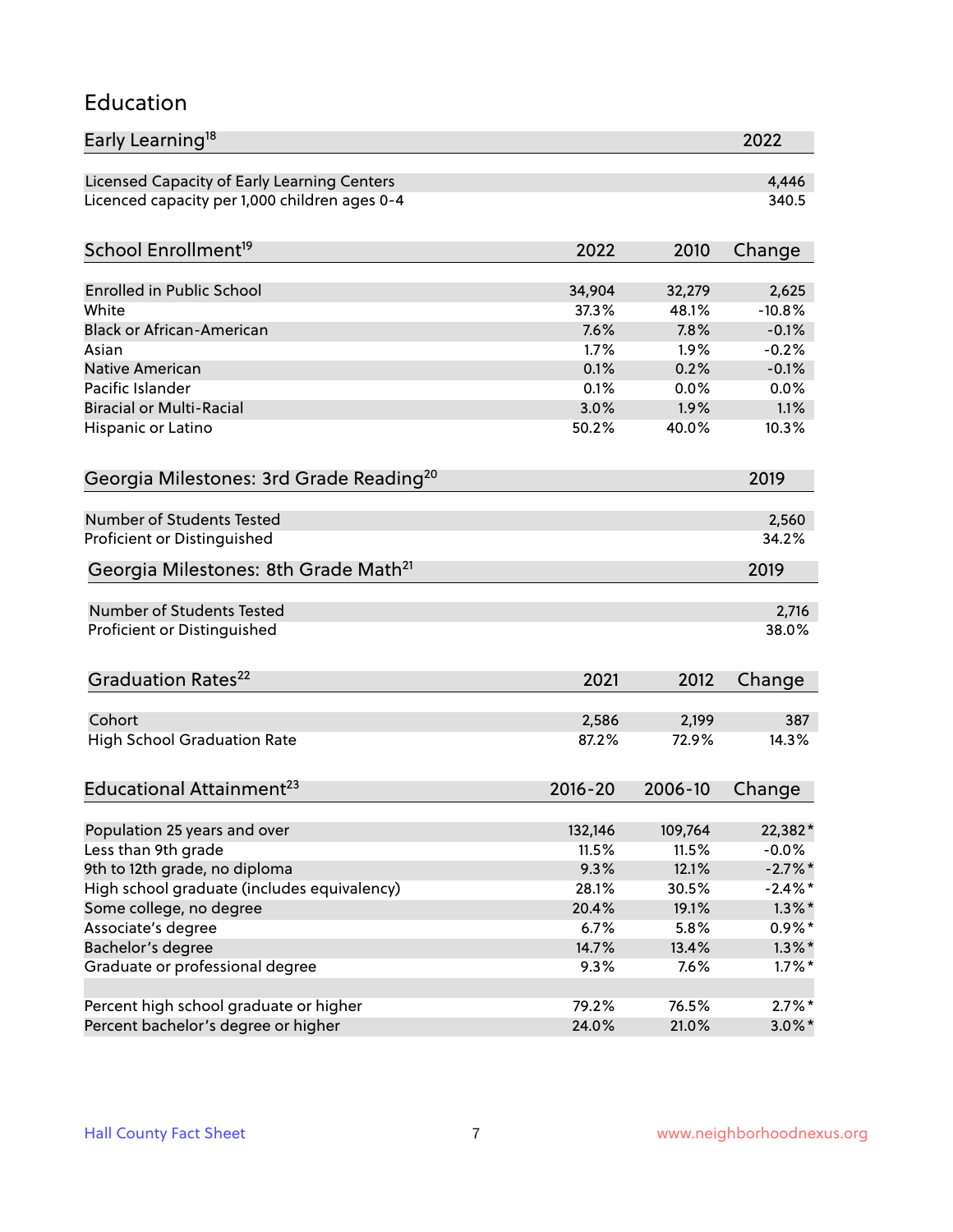### Housing

| Households by Type <sup>24</sup>                     | 2016-20     | 2006-10 | Change     |
|------------------------------------------------------|-------------|---------|------------|
|                                                      |             |         |            |
| <b>Total households</b>                              | 65,555      | 60,173  | 5,382*     |
| Family households (families)                         | 74.7%       | 75.1%   | $-0.3%$    |
| With own children under 18 years                     | 31.4%       | 36.2%   | $-4.7%$ *  |
| Married-couple family                                | 56.8%       | 56.9%   | $-0.1%$    |
| With own children of the householder under 18 years  | 22.8%       | 26.4%   | $-3.6\%$ * |
| Male householder, no wife present, family            | 5.1%        | 5.5%    | $-0.4%$    |
| With own children of the householder under 18 years  | 2.1%        | 2.8%    | $-0.7%$    |
| Female householder, no husband present, family       | 12.9%       | 12.7%   | 0.2%       |
| With own children of the householder under 18 years  | 6.5%        | 6.9%    | $-0.4%$    |
| Nonfamily households                                 | 25.3%       | 24.9%   | 0.3%       |
| Householder living alone                             | 20.5%       | 20.1%   | 0.5%       |
| 65 years and over                                    | 8.7%        | 6.6%    | $2.1\%$ *  |
| Households with one or more people under 18 years    | 36.5%       | 40.3%   | $-3.8\%$ * |
| Households with one or more people 65 years and over | 30.3%       | 21.7%   | $8.6\%$ *  |
|                                                      |             |         |            |
| Average household size                               | 3.05        | 2.83    | $0.21*$    |
| Average family size                                  | 3.53        | 3.26    | $0.27*$    |
| Housing Occupancy <sup>25</sup>                      | $2016 - 20$ | 2006-10 | Change     |
|                                                      |             |         |            |
| Total housing units                                  | 74,544      | 66,911  | $7,633*$   |
| Occupied housing units                               | 87.9%       | 89.9%   | $-2.0\%$ * |
| Vacant housing units                                 | 12.1%       | 10.1%   | $2.0\%$ *  |
| Homeowner vacancy rate                               | 1.8         | 2.5     | $-0.8$     |
| Rental vacancy rate                                  | 5.1         | 6.7     | $-1.6$     |
| Units in Structure <sup>26</sup>                     | $2016 - 20$ | 2006-10 | Change     |
| Total housing units                                  | 74,544      | 66,911  | $7,633*$   |
| 1-unit, detached                                     | 72.2%       | 72.8%   | $-0.6%$    |
|                                                      |             |         |            |
| 1-unit, attached                                     | 2.7%        | 2.0%    | $0.6\%$ *  |
| 2 units                                              | 1.2%        | 1.3%    | $-0.1%$    |
| 3 or 4 units                                         | 1.7%        | 2.4%    | $-0.7%$ *  |
| 5 to 9 units                                         | 2.9%        | 3.0%    | $-0.0%$    |
| 10 to 19 units                                       | 4.1%        | 3.4%    | 0.7%       |
| 20 or more units                                     | 5.0%        | 4.0%    | $1.0\%$ *  |
| Mobile home                                          | 10.0%       | 10.9%   | $-0.9\%$   |
| Boat, RV, van, etc.                                  | 0.0%        | 0.1%    | $-0.0%$    |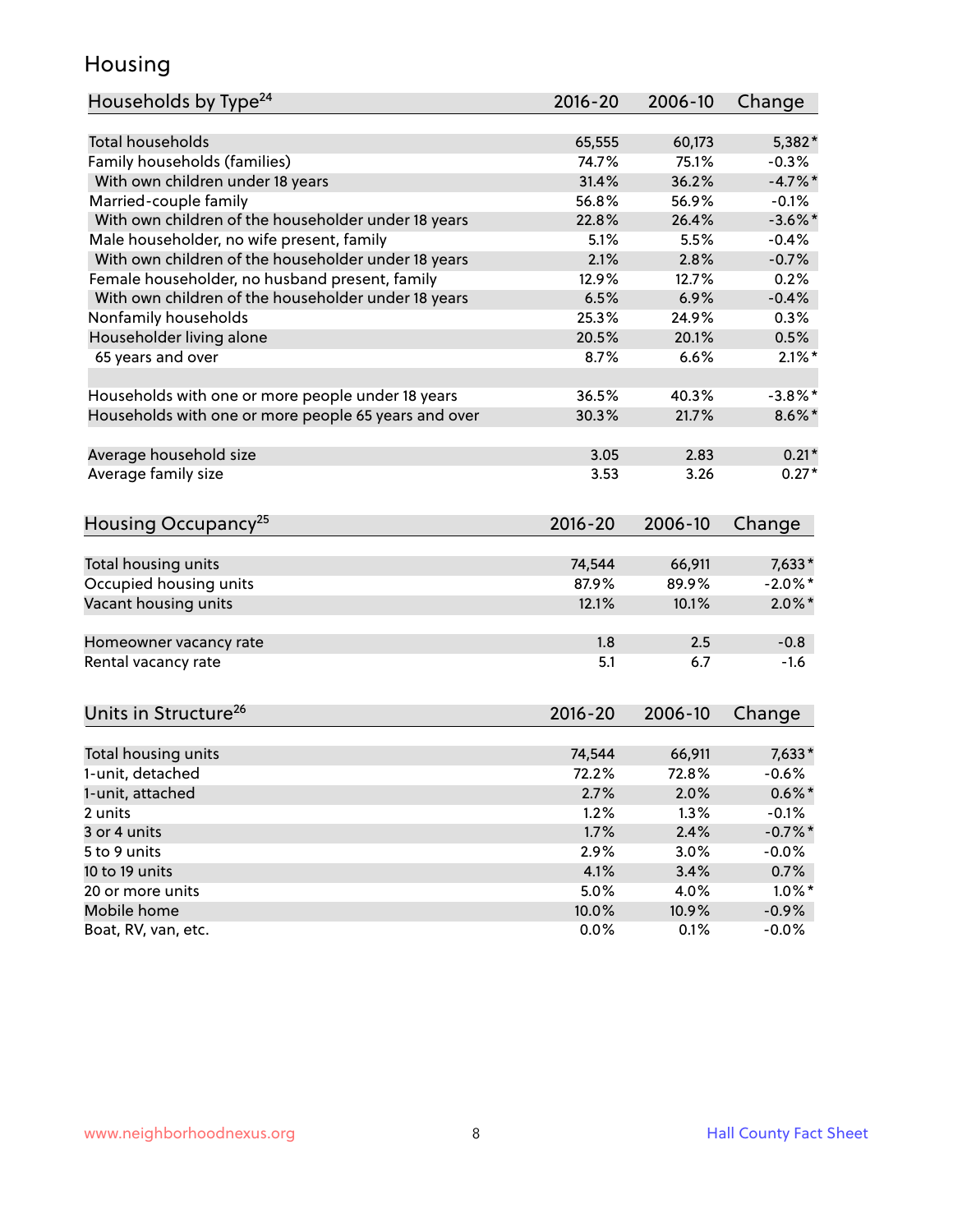# Housing, Continued...

| Year Structure Built <sup>27</sup>             | 2016-20 | 2006-10 | Change     |
|------------------------------------------------|---------|---------|------------|
| Total housing units                            | 74,544  | 66,911  | $7,633*$   |
| Built 2014 or later                            | 6.6%    | (X)     | (X)        |
| Built 2010 to 2013                             | 2.6%    | (X)     | (X)        |
| Built 2000 to 2009                             | 24.6%   | 24.7%   | $-0.0%$    |
| Built 1990 to 1999                             | 22.8%   | 24.6%   | $-1.7%$    |
| Built 1980 to 1989                             | 15.7%   | 18.2%   | $-2.5%$ *  |
| Built 1970 to 1979                             | 12.0%   | 12.3%   | $-0.2%$    |
| Built 1960 to 1969                             | 6.0%    | 8.4%    | $-2.4\%$ * |
| Built 1950 to 1959                             | 4.9%    | 6.2%    | $-1.3\%$ * |
| Built 1940 to 1949                             | 2.1%    | 3.4%    | $-1.3\%$ * |
| Built 1939 or earlier                          | 2.6%    | 2.4%    | 0.2%       |
| Housing Tenure <sup>28</sup>                   | 2016-20 | 2006-10 | Change     |
| Occupied housing units                         | 65,555  | 60,173  | 5,382*     |
| Owner-occupied                                 | 68.9%   | 69.0%   | $-0.0%$    |
| Renter-occupied                                | 31.1%   | 31.0%   | 0.0%       |
| Average household size of owner-occupied unit  | 3.03    | 2.79    | $0.24*$    |
| Average household size of renter-occupied unit | 3.10    | 2.93    | $0.16*$    |
| Residence 1 Year Ago <sup>29</sup>             | 2016-20 | 2006-10 | Change     |
| Population 1 year and over                     | 199,396 | 172,066 | 27,330*    |
| Same house                                     | 87.1%   | 84.9%   | $2.3\%$ *  |
| Different house in the U.S.                    | 12.6%   | 14.8%   | $-2.2\%$ * |
| Same county                                    | 6.2%    | 9.3%    | $-3.1\%$ * |
| Different county                               | 6.3%    | 5.5%    | 0.8%       |
| Same state                                     | 4.2%    | 3.9%    | 0.3%       |
| Different state                                | 2.1%    | 1.6%    | 0.5%       |
| Abroad                                         | 0.3%    | 0.3%    | $-0.0%$    |
| Value of Housing Unit <sup>30</sup>            | 2016-20 | 2006-10 | Change     |
| Owner-occupied units                           | 45,199  | 41,502  | $3,697*$   |
| Less than \$50,000                             | 5.6%    | 5.4%    | 0.2%       |
| \$50,000 to \$99,999                           | 7.0%    | 8.3%    | $-1.3%$    |
| \$100,000 to \$149,999                         | 13.6%   | 21.9%   | $-8.3\%$ * |
| \$150,000 to \$199,999                         | 20.4%   | 23.0%   | $-2.7\%$ * |
| \$200,000 to \$299,999                         | 23.7%   | 19.2%   | 4.4%*      |
| \$300,000 to \$499,999                         | 19.5%   | 14.3%   | $5.2\%$ *  |
| \$500,000 to \$999,999                         | 9.0%    | 5.9%    | $3.1\%$ *  |
| \$1,000,000 or more                            | 1.2%    | 1.9%    | $-0.8\%$ * |
| Median (dollars)                               | 212,700 | 175,200 | 37,500*    |
| Mortgage Status <sup>31</sup>                  | 2016-20 | 2006-10 | Change     |
| Owner-occupied units                           | 45,199  | 41,502  | $3,697*$   |
| Housing units with a mortgage                  | 62.7%   | 72.0%   | $-9.3\%$ * |
| Housing units without a mortgage               | 37.3%   | 28.0%   | $9.3\% *$  |
|                                                |         |         |            |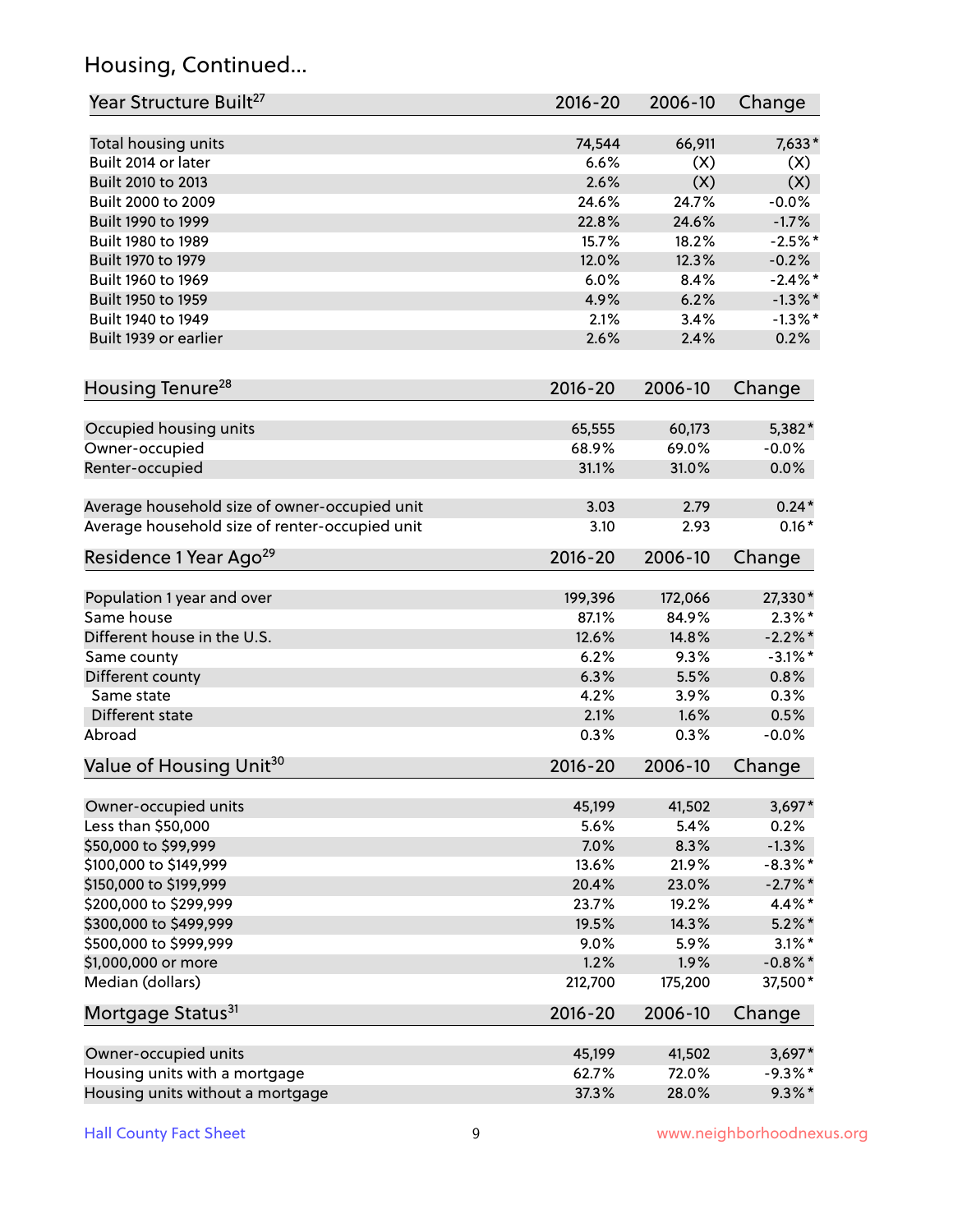# Housing, Continued...

| Selected Monthly Owner Costs <sup>32</sup>                                            | $2016 - 20$ | 2006-10 | Change     |
|---------------------------------------------------------------------------------------|-------------|---------|------------|
| Housing units with a mortgage                                                         | 28,348      | 29,897  | $-1,549*$  |
| Less than \$300                                                                       | 0.1%        | 0.1%    | 0.0%       |
| \$300 to \$499                                                                        | 0.9%        | 1.0%    | $-0.1%$    |
| \$500 to \$999                                                                        | 18.5%       | 17.6%   | 1.0%       |
| \$1,000 to \$1,499                                                                    | 36.4%       | 38.5%   | $-2.1%$    |
| \$1,500 to \$1,999                                                                    | 22.0%       | 20.8%   | 1.2%       |
| \$2,000 to \$2,999                                                                    | 15.7%       | 15.0%   | 0.7%       |
| \$3,000 or more                                                                       | 6.4%        | 7.0%    | $-0.6%$    |
| Median (dollars)                                                                      | 1,414       | 1,397   | 17         |
| Housing units without a mortgage                                                      | 16,851      | 11,605  | $5,246*$   |
| Less than \$150                                                                       | 2.1%        | 4.4%    | $-2.3\%$ * |
| \$150 to \$249                                                                        | 8.7%        | 18.4%   | $-9.7%$ *  |
| \$250 to \$349                                                                        | 19.8%       | 24.1%   | $-4.3\%$ * |
| \$350 to \$499                                                                        | 30.4%       | 24.7%   | $5.8\%$ *  |
| \$500 to \$699                                                                        | 22.5%       | 17.5%   | $5.0\%$ *  |
| \$700 or more                                                                         | 16.5%       | 10.9%   | $5.6\%$ *  |
| Median (dollars)                                                                      | 448         | 364     | $84*$      |
| Selected Monthly Owner Costs as a Percentage of<br>Household Income <sup>33</sup>     | $2016 - 20$ | 2006-10 | Change     |
| Housing units with a mortgage (excluding units where<br>SMOCAPI cannot be computed)   | 28,237      | 29,800  | $-1,563$   |
| Less than 20.0 percent                                                                | 49.3%       | 32.8%   | 16.4%*     |
| 20.0 to 24.9 percent                                                                  | 15.5%       | 17.6%   | $-2.1\%$ * |
| 25.0 to 29.9 percent                                                                  | 9.7%        | 12.8%   | $-3.1\%$ * |
| 30.0 to 34.9 percent                                                                  | 7.1%        | 9.8%    | $-2.7\%$ * |
| 35.0 percent or more                                                                  | 18.5%       | 27.0%   | $-8.5%$ *  |
| Not computed                                                                          | 111         | 97      | 14         |
| Housing unit without a mortgage (excluding units where<br>SMOCAPI cannot be computed) | 16,549      | 11,425  | $5,124*$   |
| Less than 10.0 percent                                                                | 58.0%       | 44.3%   | 13.7%*     |
| 10.0 to 14.9 percent                                                                  | 16.6%       | 19.4%   | $-2.9%$    |
| 15.0 to 19.9 percent                                                                  | 7.5%        | 11.6%   | $-4.1\%$ * |
| 20.0 to 24.9 percent                                                                  | 6.2%        | 7.0%    | $-0.7%$    |
| 25.0 to 29.9 percent                                                                  | 2.3%        | 5.4%    | $-3.0\%$ * |
| 30.0 to 34.9 percent                                                                  | 1.7%        | 1.6%    | 0.2%       |
| 35.0 percent or more                                                                  | 7.6%        | 10.8%   | $-3.2\%$ * |
| Not computed                                                                          | 302         | 180     | 122        |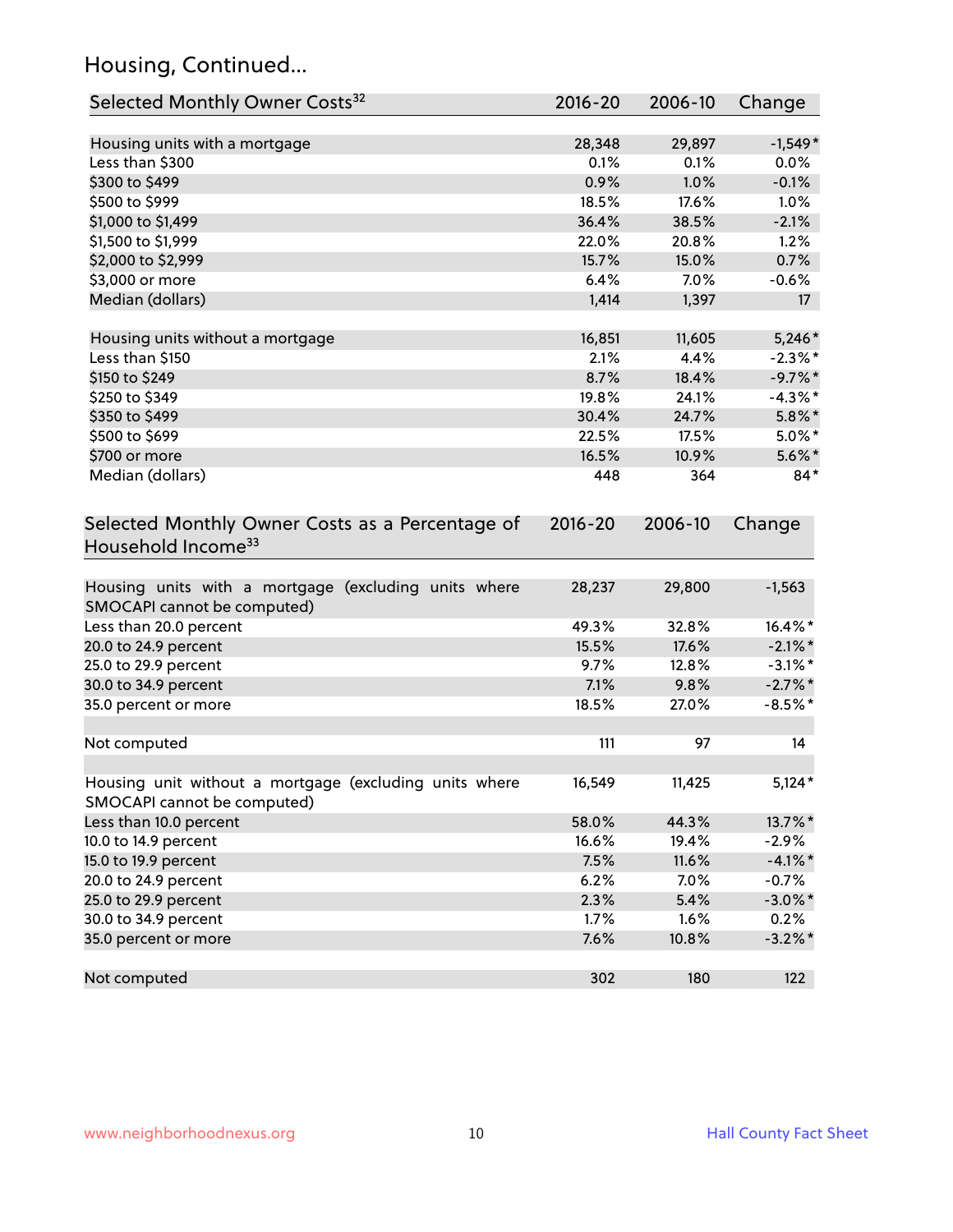# Housing, Continued...

| Gross Rent <sup>34</sup>                                                       | 2016-20     | 2006-10 | Change      |
|--------------------------------------------------------------------------------|-------------|---------|-------------|
|                                                                                |             |         |             |
| Occupied units paying rent                                                     | 19,310      | 17,242  | $2,068*$    |
| Less than \$200                                                                | 0.1%        | 1.8%    | $-1.6\%$ *  |
| \$200 to \$499                                                                 | 4.4%        | 7.9%    | $-3.5%$ *   |
| \$500 to \$749                                                                 | 14.7%       | 28.7%   | $-14.0\%$ * |
| \$750 to \$999                                                                 | 32.4%       | 39.0%   | $-6.6\%$ *  |
| \$1,000 to \$1,499                                                             | 36.9%       | 19.6%   | 17.2%*      |
| \$1,500 to \$1,999                                                             | 6.8%        | 1.5%    | $5.3\%$ *   |
| \$2,000 or more                                                                | 4.7%        | 1.4%    | $3.3\%$ *   |
| Median (dollars)                                                               | 987         | 817     | $170*$      |
| No rent paid                                                                   | 1,046       | 1,429   | $-383*$     |
| Gross Rent as a Percentage of Household Income <sup>35</sup>                   | $2016 - 20$ | 2006-10 | Change      |
| Occupied units paying rent (excluding units where GRAPI<br>cannot be computed) | 19,106      | 16,944  | $2,162*$    |
| Less than 15.0 percent                                                         | 13.7%       | 12.1%   | 1.5%        |
| 15.0 to 19.9 percent                                                           | 15.2%       | 12.2%   | $3.0\%$ *   |
| 20.0 to 24.9 percent                                                           | 12.9%       | 14.2%   | $-1.4%$     |
| 25.0 to 29.9 percent                                                           | 10.4%       | 11.4%   | $-1.0%$     |
| 30.0 to 34.9 percent                                                           | 7.4%        | 8.9%    | $-1.5%$     |
| 35.0 percent or more                                                           | 40.5%       | 41.1%   | $-0.7%$     |
| Not computed                                                                   | 1,250       | 1,727   | $-477*$     |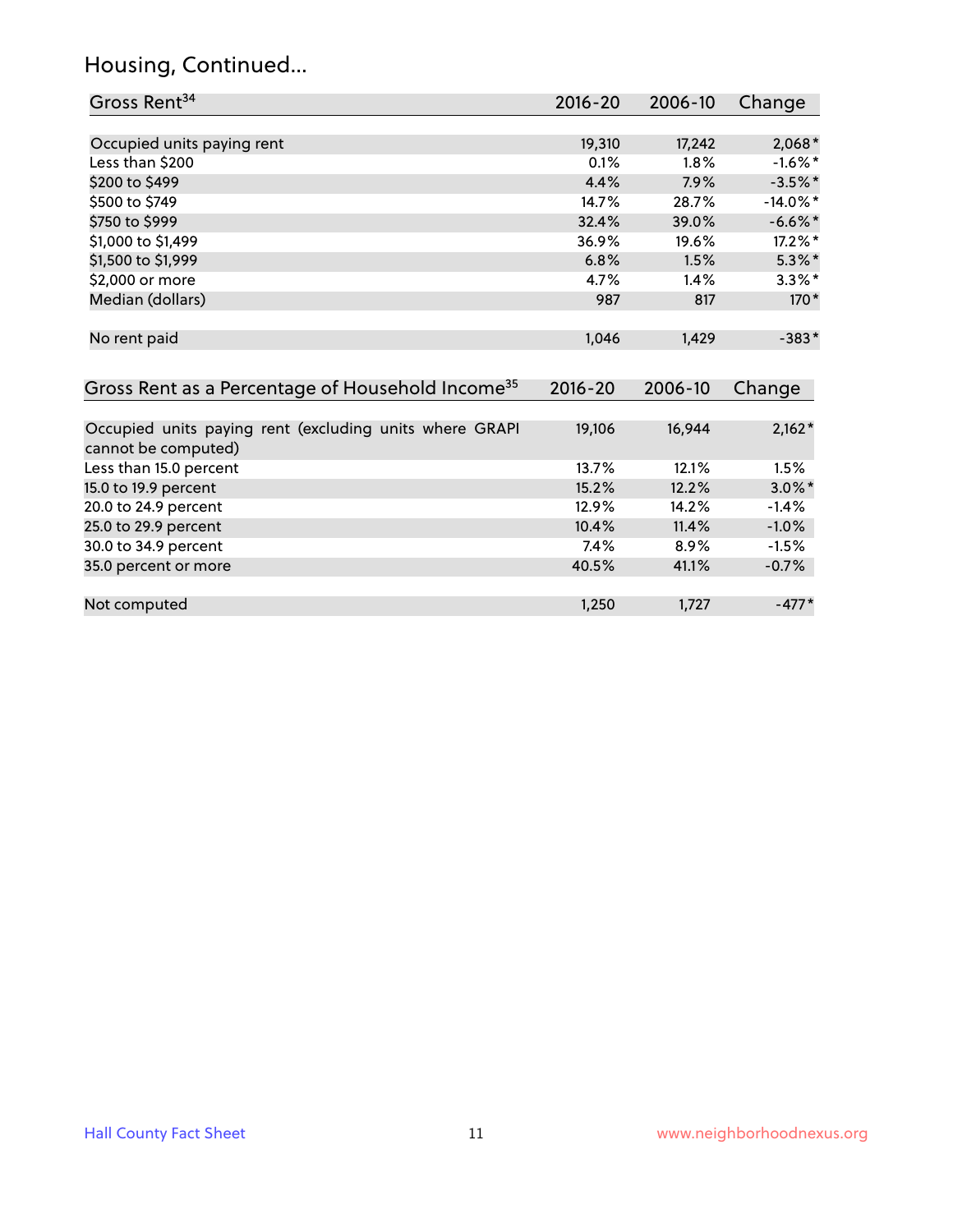# Community Involvement

| Voter Registration and Turnout <sup>36</sup> | 2020    |
|----------------------------------------------|---------|
|                                              |         |
| Active registered voters                     | 127,546 |
| Number voted in Presidential election        | 89.754  |
| Percent voted in Presidential election       | 70.4%   |

## Transportation

| Commuting to Work <sup>37</sup>           | 2016-20     | 2006-10 | Change    |
|-------------------------------------------|-------------|---------|-----------|
|                                           |             |         |           |
| Workers 16 years and over                 | 94,528      | 77,936  | 16,592*   |
| Car, truck, or van - drove alone          | 79.1%       | 78.4%   | $0.6\%$   |
| Car, truck, or van - carpooled            | 12.2%       | 13.8%   | $-1.6%$   |
| Public transportation (excluding taxicab) | 0.5%        | 0.3%    | $0.2\%$ * |
| Walked                                    | 1.2%        | 0.8%    | 0.3%      |
| Other means                               | 1.7%        | 2.3%    | $-0.6\%$  |
| Worked at home                            | 5.4%        | 4.4%    | $1.0\%$ * |
|                                           |             |         |           |
| Mean travel time to work (minutes)        | 27.7        | 25.9    | $1.7*$    |
|                                           |             |         |           |
| Vehicles Available <sup>38</sup>          | $2016 - 20$ | 2006-10 | Change    |
|                                           |             |         |           |
| Occupied housing units                    | 65,555      | 60,173  | $5,382*$  |
| No vehicles available                     | 5.6%        | 5.5%    | 0.1%      |
| 1 vehicle available                       | 26.5%       | 27.8%   | $-1.3%$   |
| 2 vehicles available                      | 39.3%       | 40.0%   | $-0.6%$   |
| 3 or more vehicles available              | 28.6%       | 26.7%   | $1.9\%$   |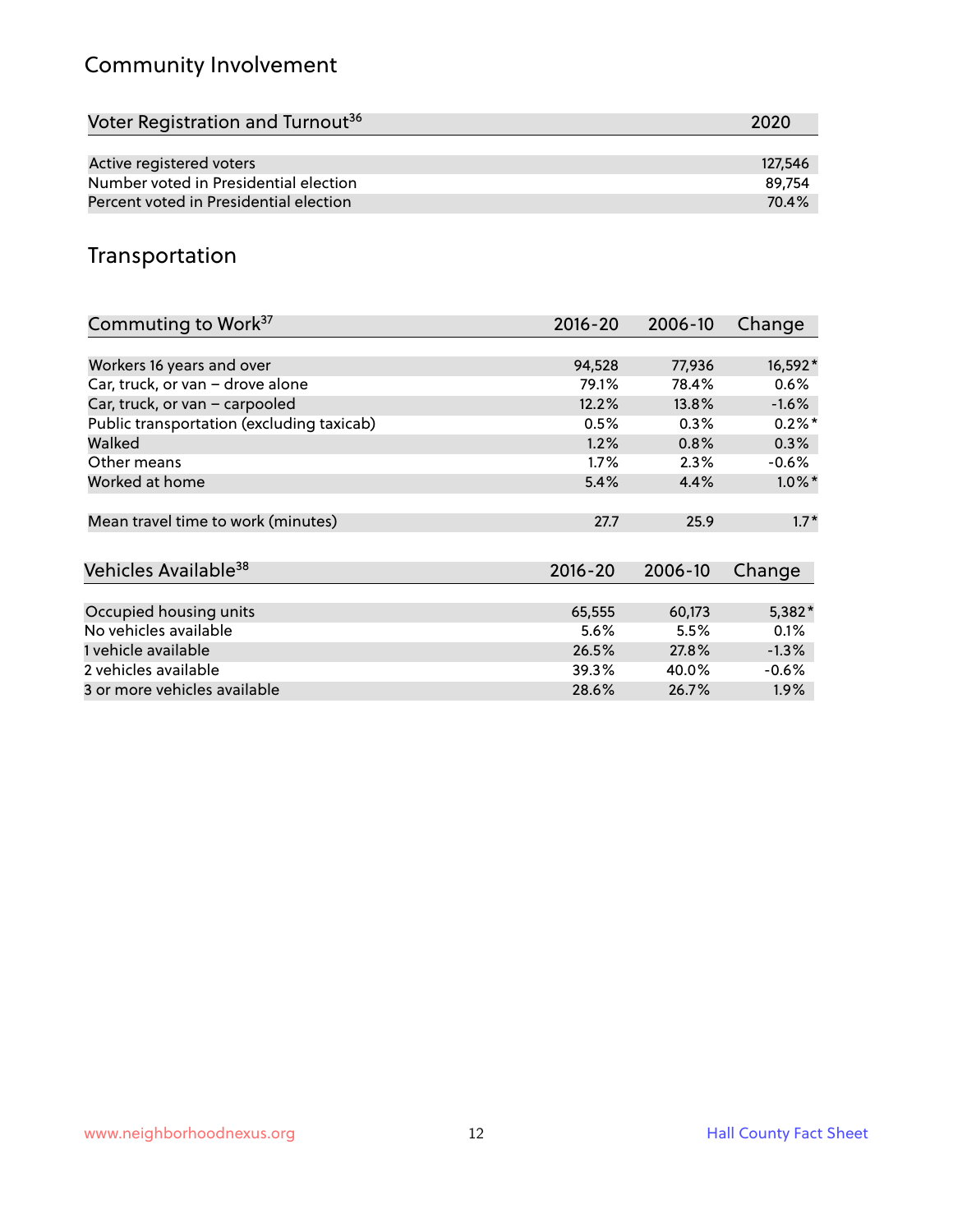#### Health

| Health Insurance coverage <sup>39</sup> | 2016-20 |
|-----------------------------------------|---------|
|-----------------------------------------|---------|

| Civilian Noninstitutionalized Population                | 200,543 |
|---------------------------------------------------------|---------|
| With health insurance coverage                          | 83.2%   |
| With private health insurance coverage                  | 63.3%   |
| With public health coverage                             | 30.8%   |
| No health insurance coverage                            | 16.8%   |
| Civilian Noninstitutionalized Population Under 19 years | 53,140  |
| No health insurance coverage                            | 9.7%    |
| Civilian Noninstitutionalized Population 19 to 64 years | 117,645 |
| In labor force:                                         | 91,884  |
| Employed:                                               | 88,794  |
| With health insurance coverage                          | 79.3%   |
| With private health insurance coverage                  | 37.6%   |
| With public coverage                                    | 4.4%    |
| No health insurance coverage                            | 20.7%   |
| Unemployed:                                             | 3,090   |
| With health insurance coverage                          | 53.2%   |
| With private health insurance coverage                  | 37.6%   |
| With public coverage                                    | 17.2%   |
| No health insurance coverage                            | 46.8%   |
| Not in labor force:                                     | 25,761  |
| With health insurance coverage                          | 66.5%   |
| With private health insurance coverage                  | 44.6%   |
| With public coverage                                    | 27.4%   |
| No health insurance coverage                            | 33.5%   |

| <b>Health Factors</b> | <b>Most Recent</b> |
|-----------------------|--------------------|
|                       |                    |

| Premature Death (YPLL before age 75 per 100,000 population, age-adjusted) <sup>40</sup> | 6,790.3 |
|-----------------------------------------------------------------------------------------|---------|
| Average number of Physically Unhealthy Days <sup>41</sup>                               | 4.5     |
| Average number of Mentally Unhealthy Days <sup>42</sup>                                 | 5.0     |
| Low Birthweight Births <sup>43</sup>                                                    | 6.8%    |
| Diabetes Prevalence <sup>44</sup>                                                       | 11.9%   |
| HIV Prevalence (per 100,000 population) <sup>45</sup>                                   | 175.3   |
| Rate, Deduplicated ER Visits for Asthma, Ages 0-17 <sup>46</sup>                        | 413.7   |